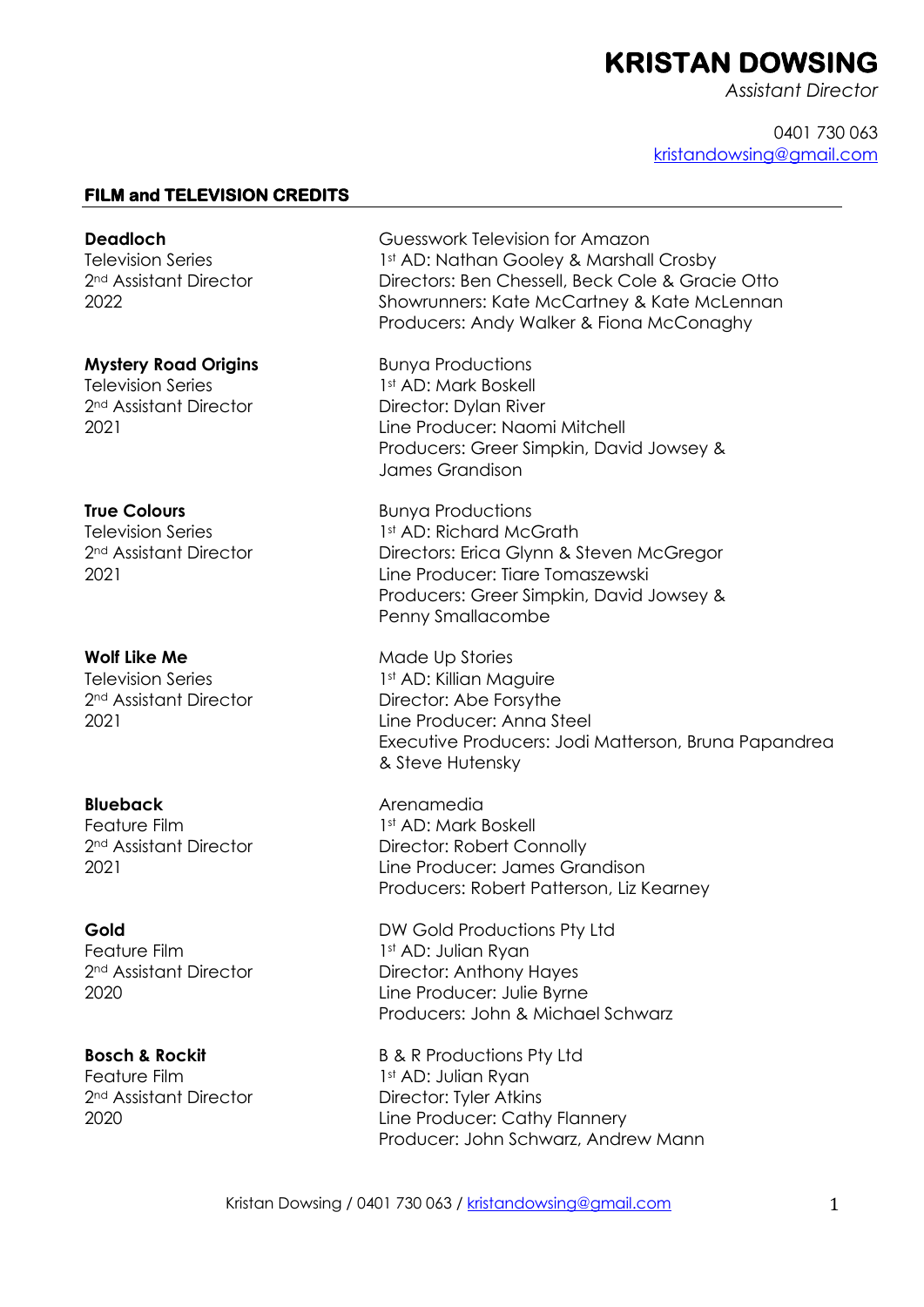#### **Back to the Rafters**

Television Series 2nd Assistant Director 2020

## **Halifax: Retribution**

Television Series 2nd Assistant Director 2019

#### **Glitch Season 3**

Television Series 2nd Assistant Director 2018

## **How to stay Married**

Television Series 2nd Assistant Director 2018

#### **Pine Gap**

Television Series 2nd Assistant Director 2018

## **Mystery Road**

Television Series 2nd Assistant Director 2017

#### **Picnic at Hanging Rock**

Television Series 2nd Assistant Director 2017

#### **Janet King – Series 3**

Television Series 2nd Assistant Director 2016 - 2017

Seven Network 1st ADs: Tom Read & Dimitri Ellerington Directors: Jeremy Sims, Lynn Hegarty & Catherine Millar Line Producer: Lesley Parker

Nine Network 1st ADs: Jamie Leslie, Chris Odgers & John Magee Directors: Mark Joffe, Fiona Banks, Peter Salmon & Daniel Nettheim Line Producer: Louisa Kors Production Mgr: Ben Grogan

Matchbox Pictures 1st AD: Todd Embling Director: Emma Freeman Line Producer: James Grandison Show Runner: Louise Fox Producer: Julie Eckersley

Princess Pictures 1st ADs: Todd Embling & Nick Embery Directors: Natalie Bailey & Colin Cairnes Production Manager: Megan Brock Producer: Jess Leslie

A Screentime Production for Netflix & ABC 1st AD: Todd Embling Director: Mat King Line Producer: Ally Henville Producers: Greg Haddrick, Felicity Packard & Lisa Scott

Golden Road Productions for ABC TV 1st AD: Greg Spiller Director: Rachel Perkins Line Producer: Louisa Kors Producers: David Jowsey & Greer Simpkin

Fremantle Media Australia 1st ADs: Jeremy Grogan & Nathan Croft Directors: Larysa Kondracki, Michael Rymer & Amanda Brotchie Line Producer: James Grandison

A Screentime Production for ABC TV 1st ADs: Russell Whiteoak & Tony Gilbert Directors: Peter Andrikidis, Grant Brown & Catherine Millar Line Producer: Jonny Kennerley Producers: Karl Zwicky, Lisa Scott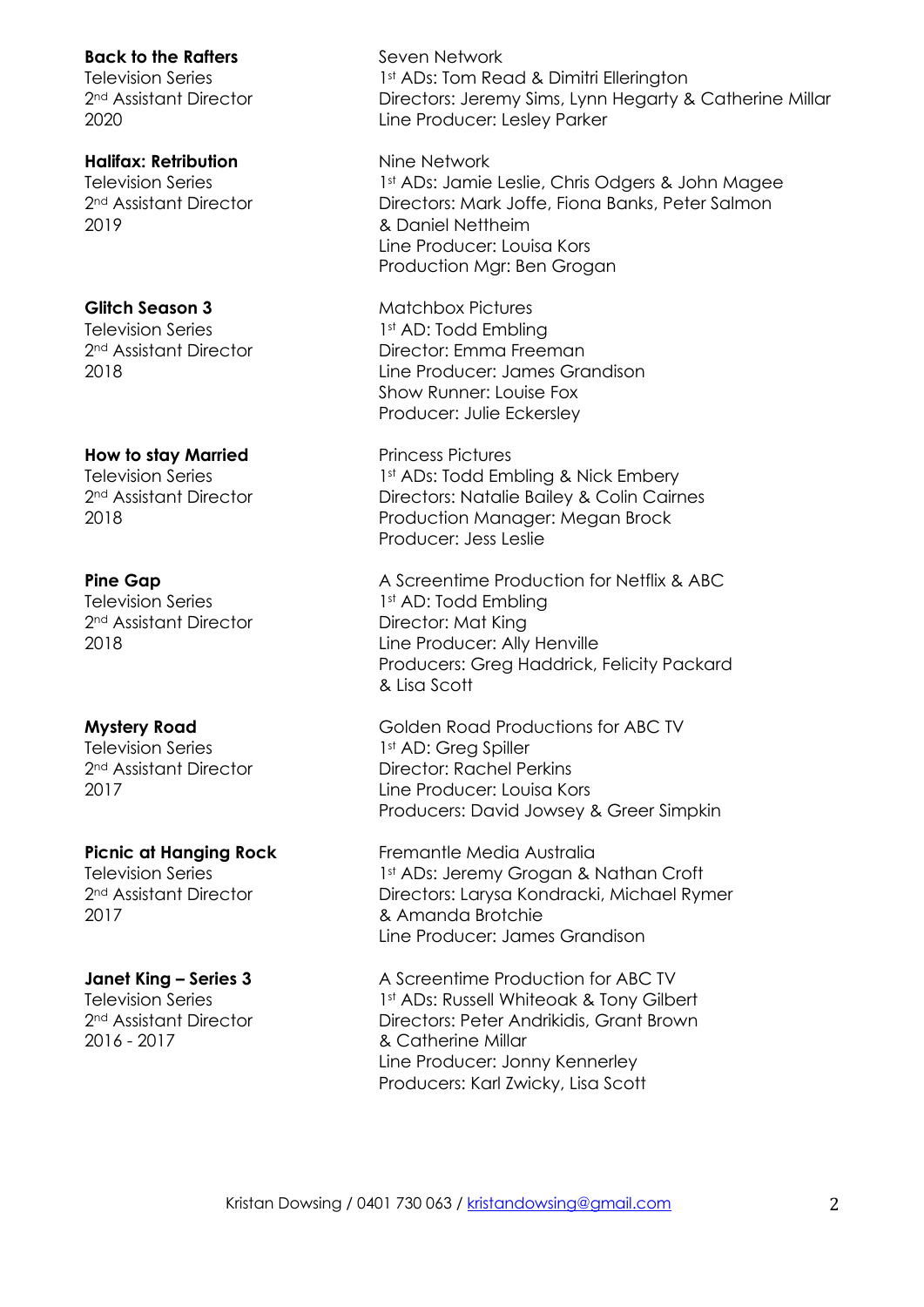**Cargo** Feature Film 2nd Assistant Director 2016

# **A Place to Call Home – Series 4**

Television Series 2nd Assistant Director 2016

**The Death & Life of Otto Bloom** Feature Film 2nd Assistant Director 2016

#### **The Shallows**

Feature Film 2<sup>nd</sup> 2<sup>nd</sup>Assistant Director 2015

#### **Spirit of the Game**

Feature Film *2nd Assistant Director* 2015

#### **Goldstone**

Feature Film *2nd Assistant Director* 2015

#### **Molly**

Mini Series *2nd Assistant Director* 2015

**Nowhere Boys - Series 2** Kids Television Series *2nd Assistant Director* 2014

#### **The Dressmaker**

Feature Film *2nd 2ndAssistant Director* 2014

#### **The Moon & the Sun**

Feature Film *3rd Assistant Director* 2014

Causeway Films Pty Ltd 1st AD: Tom Read & Charles Rotherham Directors: Yolanda Ramke & Ben Howling Line Producer: Sally Clarke Producers: Kristina Ceyton & Sam Jennings

Seven Productions / Foxtel 1st AD: Tom Read & Jeremy Grogan Directors: Shirley Barrett, Kriv Stenders, Catherine Millar & Tony Krawitz Line Producer: Lesley Parker

Optimism Films Pty Ltd 1st AD: Nerida Groth Director: Cris Jones Production Manager: Kate Breen Producers: Alicia Brown & Mish Armstrong

Vengeance Productions Pty Ltd 1st AD: Bob Donaldson & Julian Wall Director: Jaume Collet-Serra Production Manager: Sharon Miller

McLaren House 1st AD: Jason Faulkner Director: Darran Scott Production Manager: Kate Breen

Dark Matter Media Pty Ltd 1st AD: Richard McGrath Director: Ivan Sen Producer: David Jowsey

Pop Machine Pty Ltd 1st AD: Iain Pirret Director: Kevin Carlin Line Producer: Brendan Campbell

Matchbox Pictures 1st AD: Greg Spiller & Hamish Gough Directors: Peter Salmon, Craig Irvin, Rachel Griffiths & Alister Grierson Line Producer: Brendan Campbell

The Dressmaker Production 1st AD: Phil Jones Director: Jocelyn Moorhouse Line Producer: Louisa Kors

Moon & Sun Productions 1st AD: Phil Jones Director: Sean McNamara Line Producer: Yvonne Collins Production Manager: James Grandison

Kristan Dowsing / 0401 730 063 / kristandowsing@gmail.com 3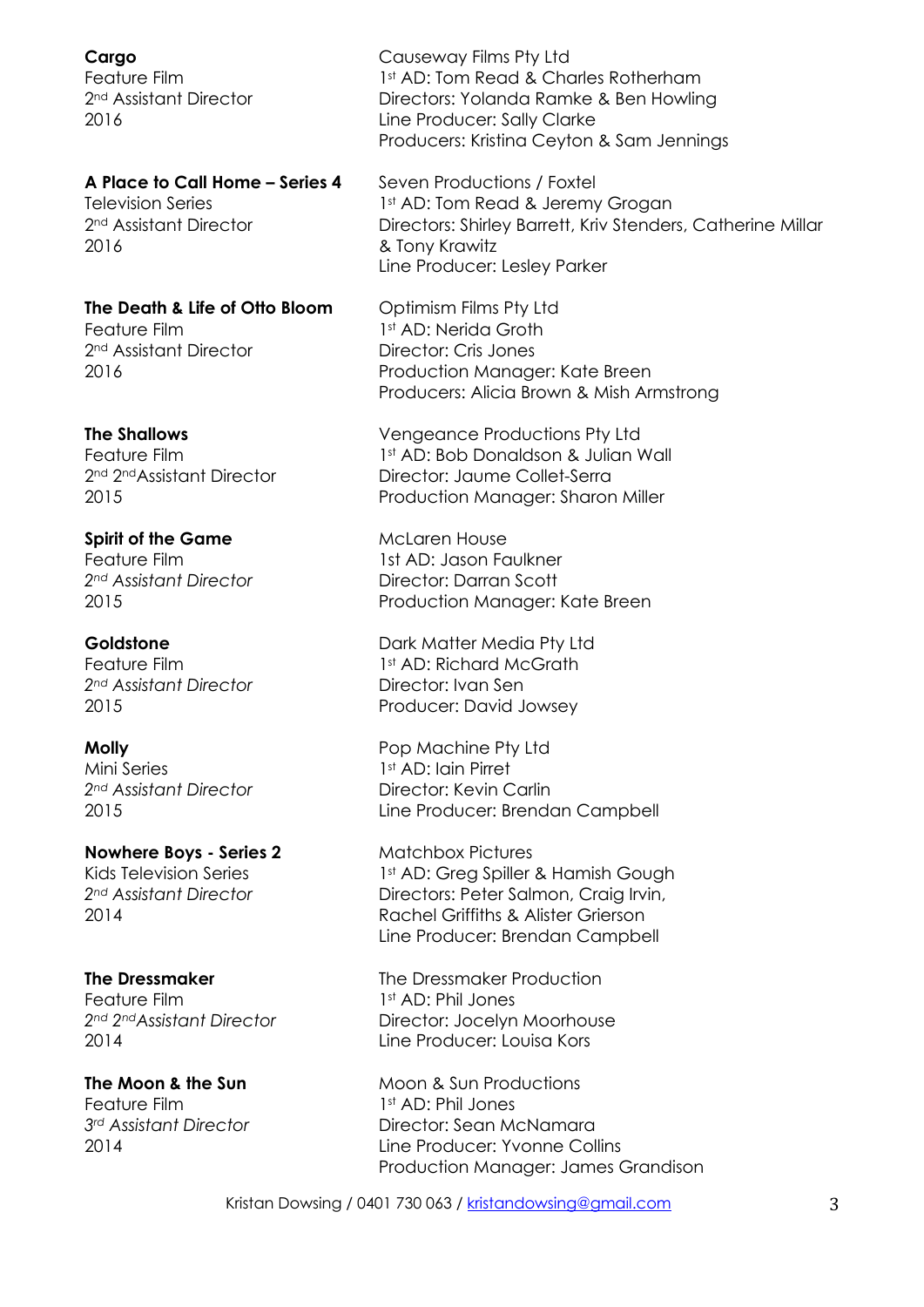#### **In Your Dreams**

Kids Television Series *3rd Assistant Director* 2014

#### **Cut Snake**

Feature Film *3rd Assistant Director* 2013

# **The Menkoff Method**

Feature Film *3rd Assistant Director* 2013

#### I**NXS – Never Tear Us Apart** Mini Series *3rd Assistant Director* 2013

## **Nowhere Boys**

Kids Television Series *3rd Assistant Director* 2013

## **20 Something**

Comedy Series *3rd Assistant Director* 2012

## **I Frankenstein**

Feature Film – Pick Ups *3rd Assistant Director* 2012

# **Project Runway Australia Finale**

Live Reality Television *Assistant Floor Manager* 2012

**Mr & Mrs Murder** (Blocks 1 & 2) Comedy/Drama Series *3rd Assistant Director* 2012

## **I Frankenstein**

Feature Film *On-set PA* 2012

Southern Star 1st AD: Bob Donaldson Director: Ralph Strasser Line Producer: Ally Henville

Matchbox Pictures 1st AD: Phil Jones Director: Tony Ayres Line Producer: Brendan Campbell Production Manager: James Grandison

Menkoff Pty Ltd 1st AD: Damien M Grant Director: David Parker Producers: Jan Bladier & David Lee

Shine Productions 1st AD: Phil Jones Director: Daina Reid Prod Manager: Heather McFarlane

Matchbox Pictures 1st AD: Phil Jones, Grea Spiller Directors: Daina Reid, Peter Carstairs, Alister Grierson & Craig Irvin Line Producer: Brendan Campbell

High Wire / ABC 1st AD: Todd Embling Director: Jess Harris Prod Manager: Naomi Mulholland

Hopscotch Films 1st AD: Damien Grant Director: Stuart Beattie Prod Manager: Sarah Newman

Fremantle Media Australia Floor Manager: Serge Adimari Line Producer: Anna Mantzoros

Fremantle Media Australia 1st AD's: Sean Barnacle & Pauline Walker Director: Daniel Nettheim Line Producer: Yvonne Collins

Hopscotch Films 1st AD: Charles Rotherham Director: Stuart Beattie Prod Manager: Anne Bruning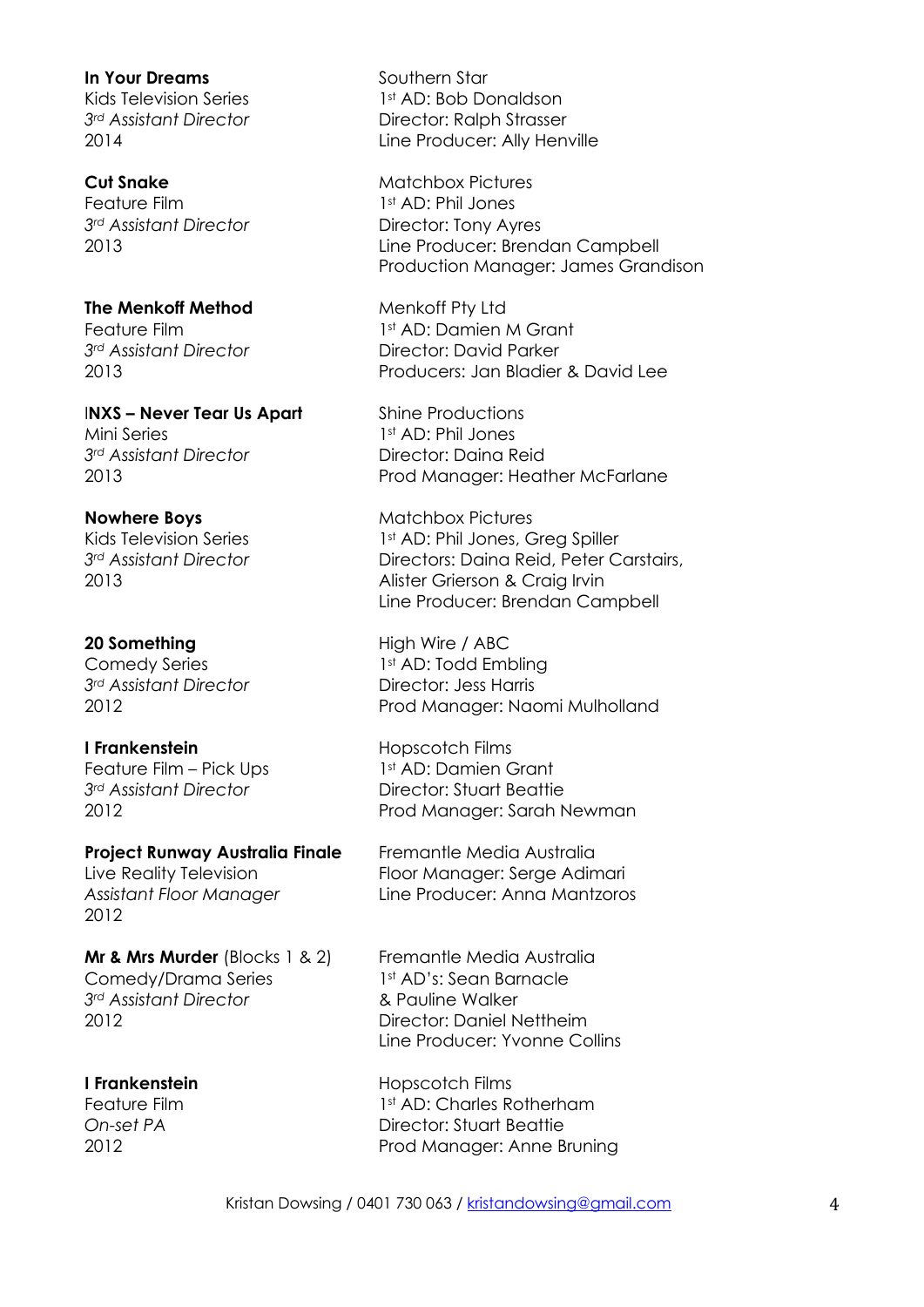**Winners & Losers – Series 2**

Drama Series *Unit Assistant* 2011

**Dancing with the Stars – Series 11** Live Reality Television *Production Assistant* 2011

**Hey Hey it's Saturday** Live Variety Television *Production Assistant* 2010

**Centre Place** Feature Film *Unit Assistant / Runner* 2009

Seven Network Unit Manager: Clay Dunn 1st AD: Pauline Walker Prod Manager: Brendan Campbell

Freehand Productions / Seven Network Executive Producer: Karen Greene Prod Manager: Belinda Rickerby

Somers Carroll Pty Ltd Nine Network Australia Executive Producer: Daryl Somers

Series Producer: Wayne Giles

Instant Hollywood Productions Unit Manager: Clay Dunn Director: Ben Shackleford Exec Producer: Mia De Rauch

> Carnivores Productions 1st AD: Todd Embling

# **ADDITIONAL CREDITS (TVC's, MUSIC VIDEO's, SHORT FILM's…)**

**Clickbait** Television Series Additional Assistant Director 2019

**Virgin River Series 1** Television Series – 2nd Unit 3rd Assistant Director 2019

## **Aurora Teagarden Mysteries**

TV Movie (MOW) Replacement 2nd Assistant Director 2019

**Skewwiff** Short Film 1st Assistant Director

**Angel Of Mine** Feature Film Replacement 2nd Assistant Director

**Little Monsters** Feature Film Replacement 2nd Assistant Director

**Ladies in Black** Feature Film Additional Assistant Director Netflix (Vancouver) 1st AD: David Heimbecker Director: Gary Harvey Producer: Ian Hay

Aurora TG 11 (Vancouver) Inc. 1st AD: Dave Nall Producer: Trevor McWhinney Production Manager: Paula S. Kyan

Production Manager: Naomi Mulholland

Exile Films Director: Rob Summons Producer: Alexandros Ouzas

Sixtyfoursixty Pty Ltd 1st ADs: John McGee & Nathan Croft Director: Kim Farrant Producer: Su Armstrong

1st AD: Richard McGrath Director: Abe Forsythe Line Producer: Ilana Lazar

1st AD: Charles Rotherham Director: Bruce Beresford Line Producer: Anna Steel

Kristan Dowsing / 0401 730 063 / kristandowsing@gmail.com 5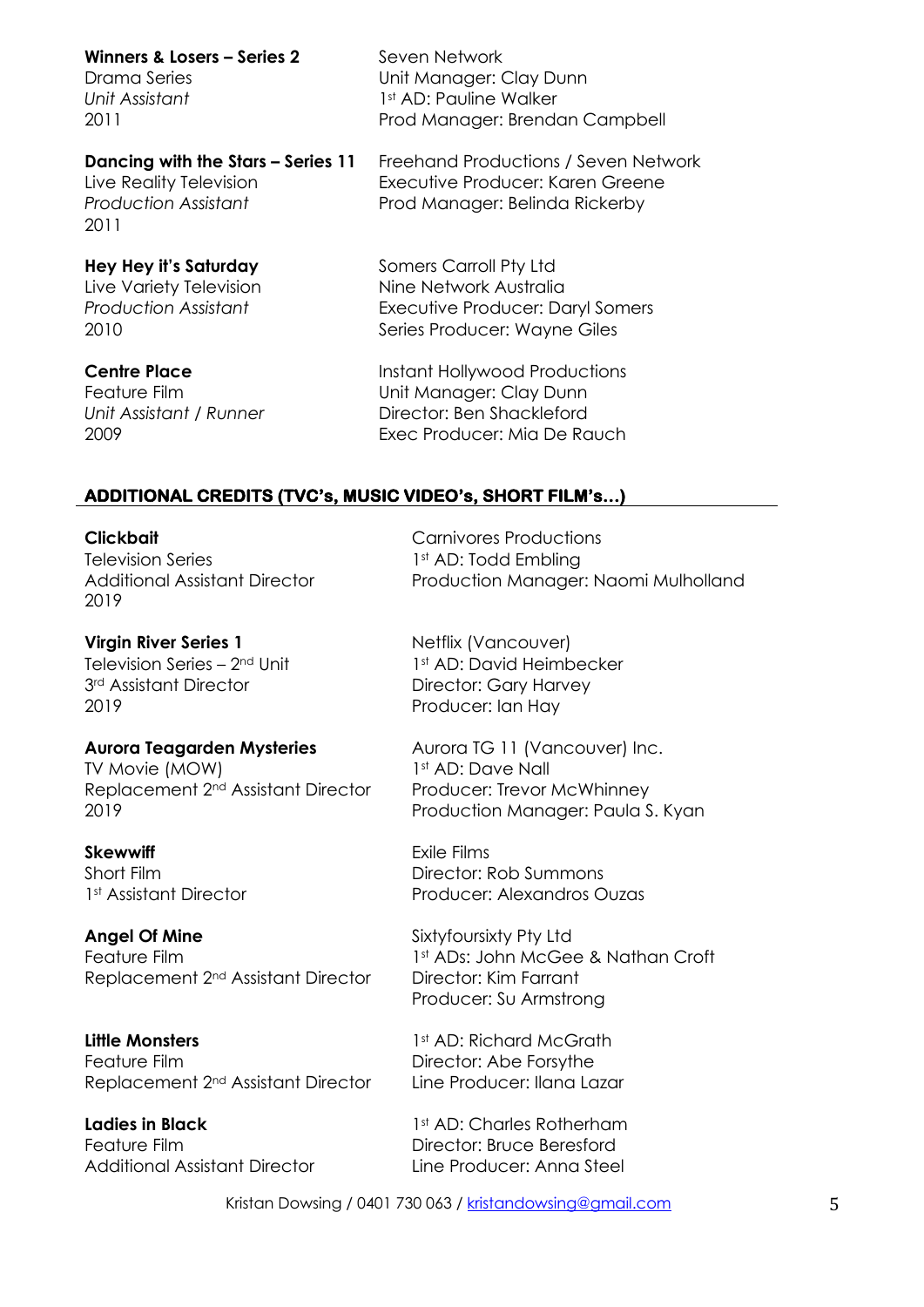**Neighbours**  Television Series Replacement 2nd Assistant Director 2016

**Open Slather 2nd Unit** Comedy/Skit Series *2nd Assistant Director* 2015

**Work Safe** TVC *2nd Assistant Director* 2015

**Illuminate** Kite String Tangle Film clip & Short Film Director: Lachlan Dickie 1<sup>st</sup> Assistant Director 2015

**Winners & Losers - Series 3 & 5** Drama Series *Additional AD* 2013 & 2015

**House Husbands – Series 1 & 4** Drama Series *Additional AD* 2012 & 2015

## **A clean break**

Short Film *2nd Assistant Director*  2014

#### **Wentworth**

Drama Series (Promo) *Additional AD* 2014

#### **Jack Irish**

Drama Series *Additional AD* 2013

#### **The Mule**

Feature Film *Additional AD* 2013

Fremantle Media 1st AD: Brett Davis Director: Chris Adshead Production Manager: Helen Boicovitis

Foxtel Production Manager: Mim Davies 1<sup>st</sup> AD: Iain Pirret (Main Unit)

The Shannon Company 1st AD: Damien Grant Producer: Beaver Production Manager: Vanessa Younger

Exit Films & Warner Music Producer: Alice Willison

Seven Network 1st AD: Kath Hayden, Greg Spiller & Chris Odgers Production Managers: Jane Sullivan & Naomi Mulholland

Nine Network 1st AD: Pauline Walker, Todd Embling & Sean Barnacle Line Producer: Esther Rodewald

Open Channel / Screen Australia 1st AD: Breeze Callahan Director: Jay Adshead Producer: Lynette Lai

Fremantle Media 2<sup>nd</sup> AD: Kara Masters Line Producer: Amanda Crittenden

Essential Media 1st AD: Ian Kenny Director: Jeffrey Walker Producer: Ian Collie

The Mule Productions 1st AD: Damien Grant Director: Tony Mahony Line Producer: Michelle Russell